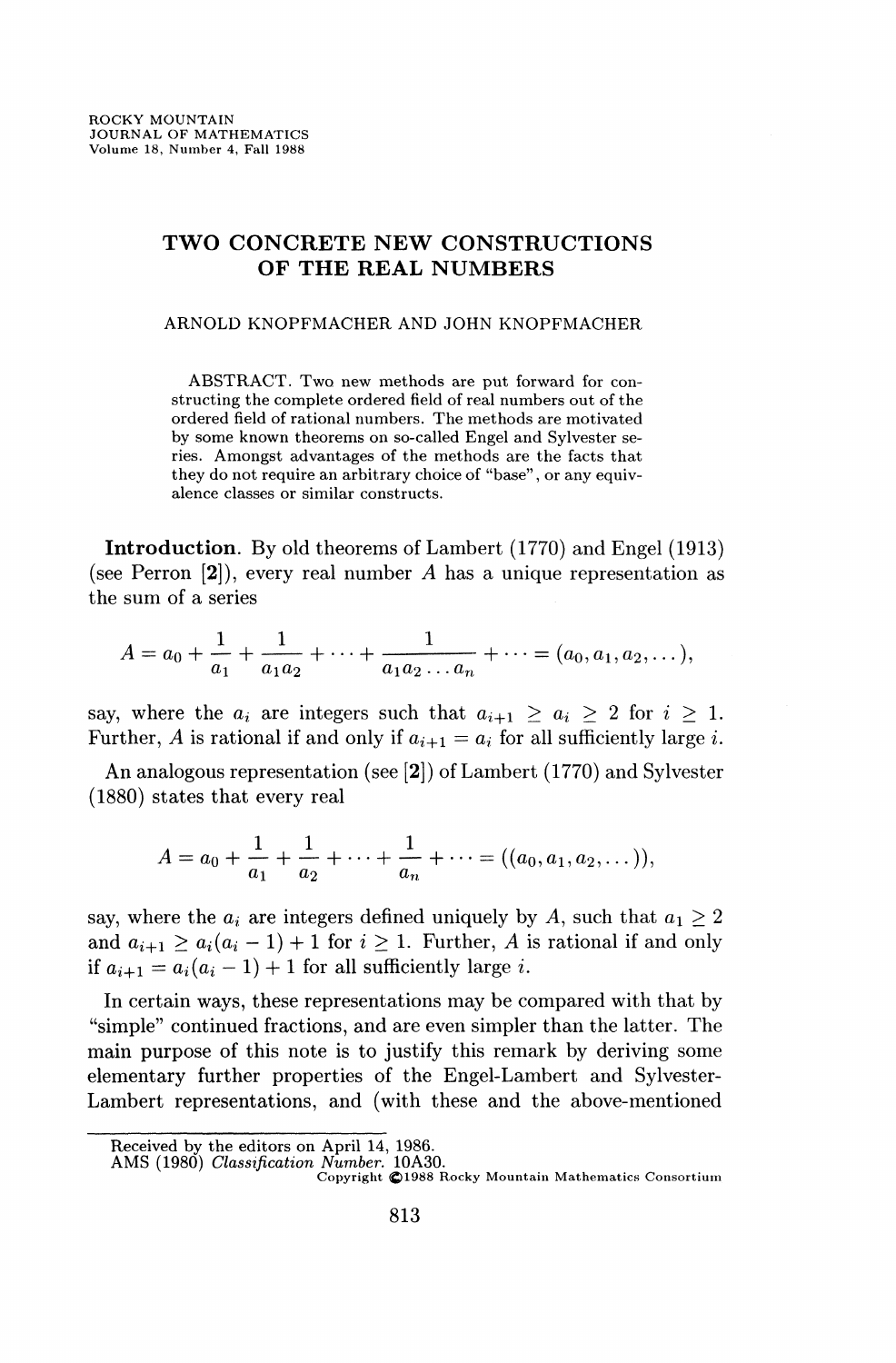#### 814 CONSTRUCTIONS

results as initial motivation) then developing two new methods for constructing the real number system from the ordered field of rational numbers. These methods are partly similar to one recently introduced by G.J. Rieger [3] for constructing the real numbers via continued fractions, but in certain respects they are less complicated than that of present methods. However, an important advantage which the present methods do share with that of Rieger over other standard ones is that they do not require an arbitrary choice of a "base", or the use of (infinite) equivalence classes or similar construct.

In principle, one could adapt the methods below so as to use properties of so-called Liiroth series (cf. [2]) as yet another starting motivation, but the latter series are perhaps less elegant than the above ones and so will not be treated at this stage.

**1. Further properties of the representations.** For the reader's convenience, we recall the algorithms which lead to the series representations considered above:

Given any real number *A*, write it as  $A = a_0 + A_1$  where  $a_0$  is an integer and  $0 < A_1 \leq 1$ . Then inductively define the "digit"

$$
a_n = 1 + \frac{1}{A_n} \ge 2
$$
, for  $n \ge 1$ ,

where

$$
A_{n+1} = \begin{cases} a_n A_n - 1 & \text{in the Engel-Lambert case,} \\ A_n - \frac{1}{a_n} & \text{in the Sylvester-Lambert case.} \end{cases}
$$

In particular, when  $a_{n+1} = a_n$  for  $n \geq m$  in the Engel-Lambert case, we may write

$$
A = (a_0, a_1, \dots) = (a_1, \dots, a_{m-1}, a_m), \text{ say}
$$
  
=  $a_0 + \frac{1}{a_1} + \frac{1}{a_1 a_2} + \dots + \frac{1}{a_1 a_2 \cdots a_{m-1}} + \frac{1}{a_1 a_2 \cdots a_m} \sum_{r=0}^{\infty} \frac{1}{a_m^r}$   
=  $a_0 + \frac{1}{a_1} + \frac{1}{a_1 a_2} + \dots + \frac{1}{a_1 a_2 \cdots a_{m-1}} + \frac{1}{a_1 a_2 \cdots a_{m-1} (a_m - 1)}.$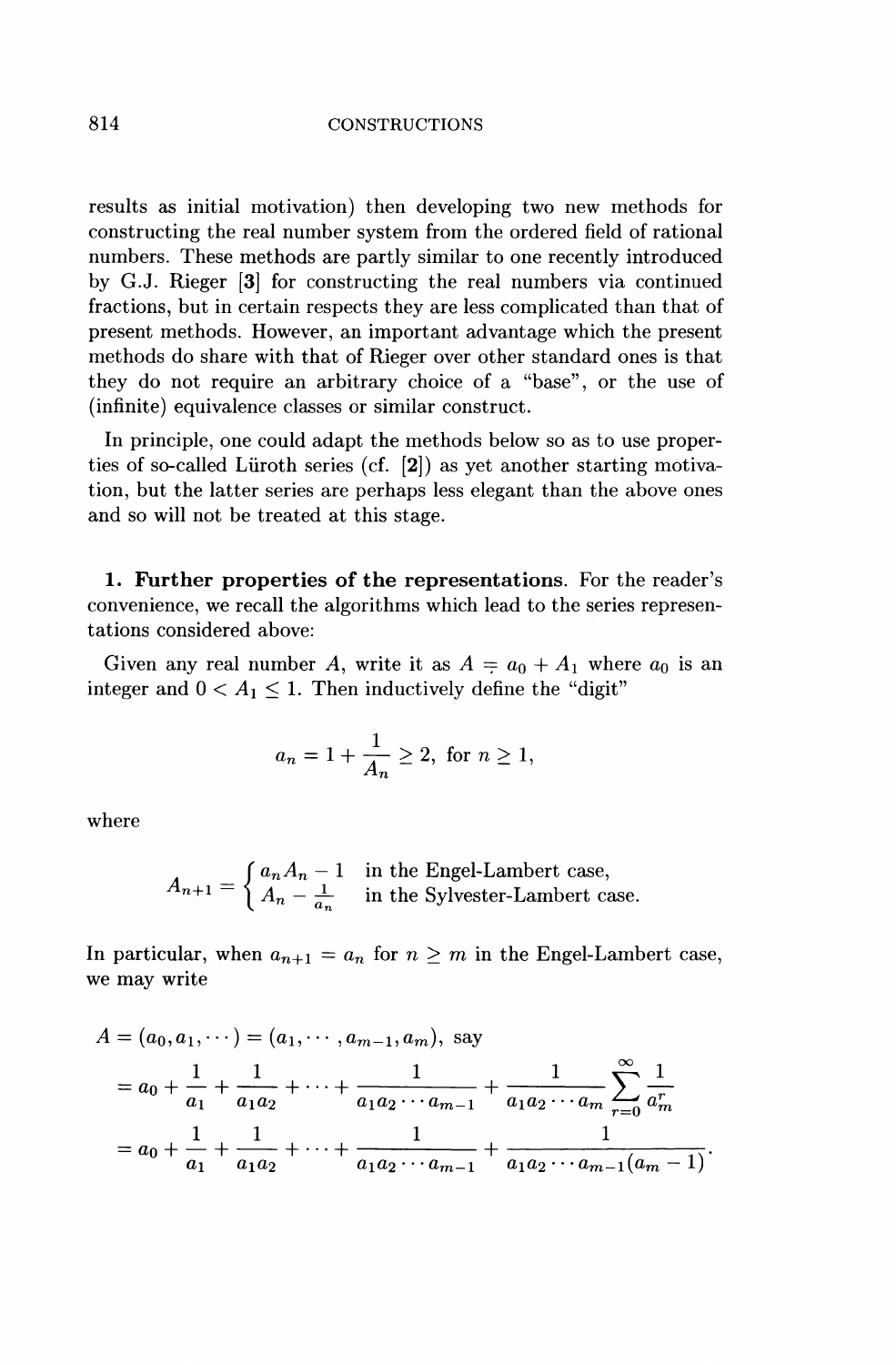On the other hand, when  $a_{n+1} = a_n(a_n - 1) + 1$  for  $n \geq m$  in the Sylvester-Lambert case, we shall write

$$
A = (a_0, a_1, \dots) = (a_0, \dots, a_{m-1}, a_m), \text{ say}
$$
  
=  $a_0 + \frac{1}{a_1} + \dots + \frac{1}{a_{m-1}} + \sum_{n=m}^{\infty} \frac{1}{a_n}$   
=  $a_0 + \frac{1}{a_1} + \dots + \frac{1}{a_{m-1}} + \frac{1}{a_m - 1},$ 

since, here,  $1/(a_n - 1) - 1/a_n = 1/(a_{n+1} - 1)$  for  $n \geq m$ . It may be verified that an integer k has the representation  $(k-1,2)$ , or  $((k-1,2))$ , according to the case being considered.

**PROPOSITION** (1.1). Let  $A = (a_0, a_1, \dots) \neq B = (b_0, b_1, \dots)$ , or  $A = (a_0, a_1, \dots) \neq B = (b_0, b_1, \dots)$ . In both of these cases, the *condition A < B is equivalent to:* 

- (i)  $a_0 < b_0$ , if  $a_0 \neq b_0$ ,
- (ii)  $a_i > b_i$  for the first  $i \geq 1$  such that  $a_i \neq b_i$ , if  $a_0 = b_0$ .

PROOF. In both cases, if  $a_0 < b_0$ , then

 $A = a_0 + A_1 \leq a_0 + 1 \leq b_0 < b_0 + B_1 = B$ ,

using the initial notation for the two algorithms above. Therefore part (i) follows in both cases.

Now suppose that  $a_0 = b_0$ , and  $a_i > b_i$  for the first  $i \ge 1$  such that  $a_i \neq b_i$ . In the Engel-Lambert case, we then have

$$
A = a_0 + \frac{1}{a_1} + \dots + \frac{1}{a_1 a_2 \cdots a_i} \left( 1 + \frac{1}{a_{i+1}} + \frac{1}{a_{i+1} a_{i+2}} + \dots \right)
$$
  
=  $X_i + \frac{1}{m_i a_i} \left( 1 + \frac{1}{a_{i+1}} + \frac{1}{a_{i+1} a_{i+2}} + \dots \right),$ 

say, where  $m_1 = 1$  and  $m_i = a_1 a_2 \cdots a_{i-1}$  for  $i > 1$ . Since  $a_i \ge b_i + 1$ and  $a_{n+1} \geq a_n$ , we then have

$$
A \le X_i + \frac{1}{m_i(b_i+1)} \sum_{r=0}^{\infty} \frac{1}{(b_i+1)^r} = X_i + \frac{1}{m_i b_i}
$$
  

$$
< X_i + \frac{1}{m_i b_i} \left(1 + \frac{1}{b_{i+1}} + \frac{1}{b_{i+1} b_{i+2}} + \cdots \right) = B.
$$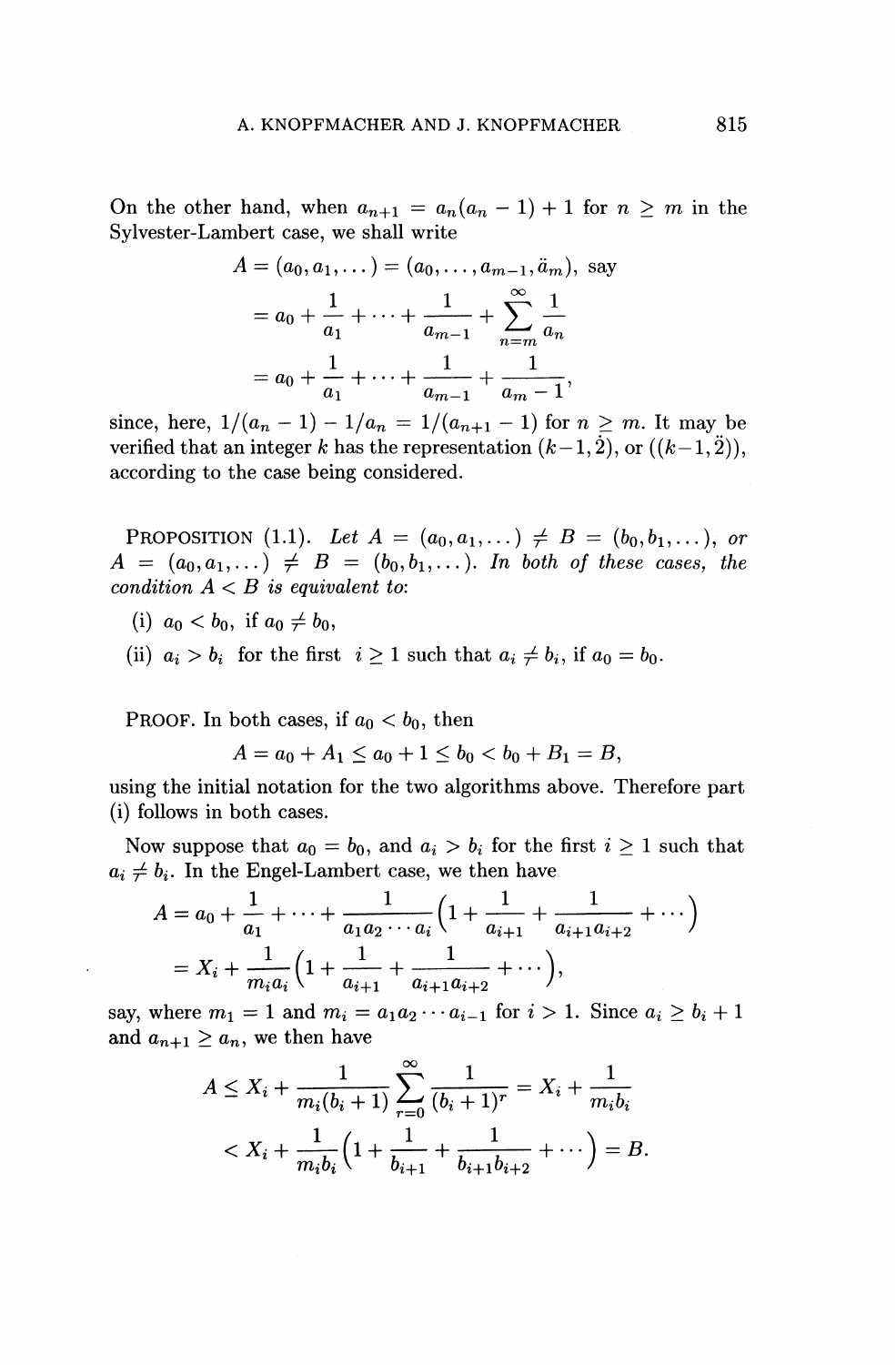In the Sylvester-Lambert case, it is easier to proceed with the defining algorithm for the digits (a method which could also have been used above):

From  $a_n = 1 + \left[\frac{1}{A_n}\right]$  for  $n \geq 1$ , we get  $a_n - 1 \leq \frac{1}{A_n} < a_n$ , and thus  $1/(a_n - 1) \ge A_n > 1/a_n$ . Then the equation  $A_{n+1} = A_n - 1/a_n$  gives

$$
\frac{1}{a_n-1} \geq \frac{1}{a_n} + A_{n+1} = \frac{1}{a_n} + \frac{1}{a_{n+1}} + A_{n+2} = \cdots
$$

Since  $A_k \to 0$  as  $k \to \infty$ , it follows that

$$
\frac{1}{a_n-1} \ge \frac{1}{a_n} + \frac{1}{a_{n+1}} + \cdots ,
$$

and so

$$
\frac{1}{b_i} \ge \frac{1}{a_i - 1} \ge \frac{1}{a_i} + \frac{1}{a_{i+1}} + \cdots
$$

Therefore

$$
A = a_0 + \frac{1}{a_1} + \dots + \frac{1}{a_i} + \frac{1}{a_{i+1}} + \dots \le a_0 + \frac{1}{a_1} + \dots + \frac{1}{a_{i-1}} + \frac{1}{b_i}
$$
  
=  $b_0 + \frac{1}{b_1} + \dots + \frac{1}{b_i} < B$ .

Thus part (ii) follows in both cases.  $\Box$ 

Note that the uniqueness of the digits in the above representations is established in Perron [2]; however, the above argument also re-proves this in the Engel-Lambert case.

**2. Constructions and order properties.** In the constructions below, standard facts about the ordered field Q of all rational numbers are taken as understood. With the above representations and Proposition 1.1 as initial motivation, now define two sets  $\mathcal E$  and  $\mathcal S$  and order relations on them as follows:

Let  $\mathcal E$  be the set of all formal infinite sequences  $A = (a_0, a_1, a_2, \dots)$ of integers  $a_i$  such that  $a_{i+1} \geq a_i \geq 2$  for  $i \geq 1$ . Also, let S be the set of all formal infinite sequences  $A = (a_0, a_1, a_2, \dots)$  of integers  $a_i$  such that  $a_1 \geq 2$  and  $a_{i+1} \geq a_i(a_i - 1) + 1$  for  $i \geq 1$ .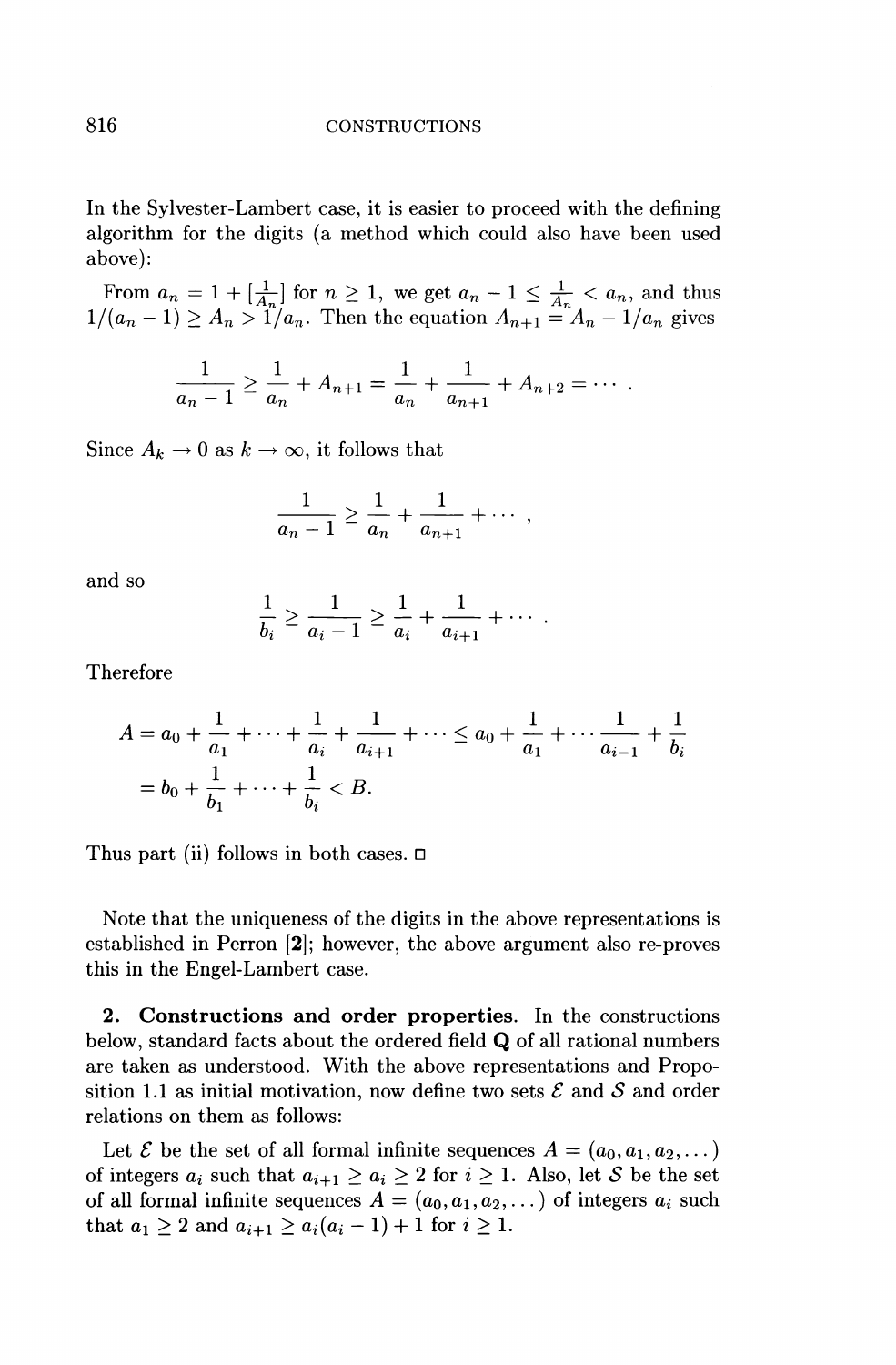In both cases, we shall use corresponding lower-case letters to denote the "digits" of elements of  $\mathcal E$  and  $\mathcal S$ , and we define  $A < B$  if and only if

- (i)  $a_0 < b_0$ , if  $a_0 \neq b_0$ , or
- (ii)  $a_i > b_i$  for the first  $i \ge 1$  such that  $a_i \ne b_i$ , if  $a_0 = b_0$ .

LEMMA 2.1. In both cases,  $\langle$  is a "total ordering" relation, i.e., it is *transitive and satisfies the trichotomy law.* 

PROOF. The same argument works for both cases. Firstly, trichotomy is obvious. Next, let  $A \leq B$  and  $B \leq C$ . If  $a_0 \leq b_0 \leq c_0$ , or  $a_0 = b_0 < c_0$ ,  $a_0 < b_0 = c_0$ , it follows directly that  $A < C$ .

Now suppose that  $a_0 = b_0 = c_0$ , and that  $a_r = b_r$  for  $r < i, a_i > b_i$ , and  $b_r = c_r$  for  $r < j$ ,  $b_j > c_j$ . Then:

(i) If  $i < j$ , then  $a_r = c_r$  for  $r < i$  and  $a_i > b_i = c_i$ .

(ii) If  $i = j$ , then  $a_r = c_r$  for  $r < j$  and  $a_i > b_i > c_i$ .

(iii) If  $i > j$ , then  $a_r = b_r = c_r$  for  $r < j$  and  $a_j = b_j > c_j$ .

Thus  $A > C$  in each case.  $\square$ 

We may now introduce symbols  $\leq, >$  and  $\geq$ , and define *(least)* upper *bounds* and *(greatest) lower bounds,* in the usual way.

LEMMA 2.2. *Every non-empty subset of*  $\mathcal E$  *(respectively, S which is bounded above has a least upper bound (supremum).* 

PROOF. First consider a non-empty subset *X* of E, which is bounded above by a sequence  $B = (b_0, b_1, \ldots)$ . Then  $A \leq B$  and  $a_0 \leq b_0$  for all  $A \in X$ , since otherwise  $A > B$ . If  $d_0$  is the maximum value of  $a_0$ for  $A \in X$ , we may then assume  $d_0 = b_0$  since otherwise  $(d_0, 2)$  will also be an upper bound for *X,* where *à* denotes the constant infinite sequence  $a, a, \ldots$  We may also assume that  $B \notin X$ , since otherwise there is nothing to prove.

Now  $A \leq B$  for every  $A \in X$ , and there is a largest index k such that every  $A \in X$  with  $a_0 = b_0$  has  $a_1 = b_1, \ldots, a_k = b_k$ . Then define  $c_0 = b_0, \ldots, c_k = b_k$ , and let  $c_{k+1}$  be the least possible value for the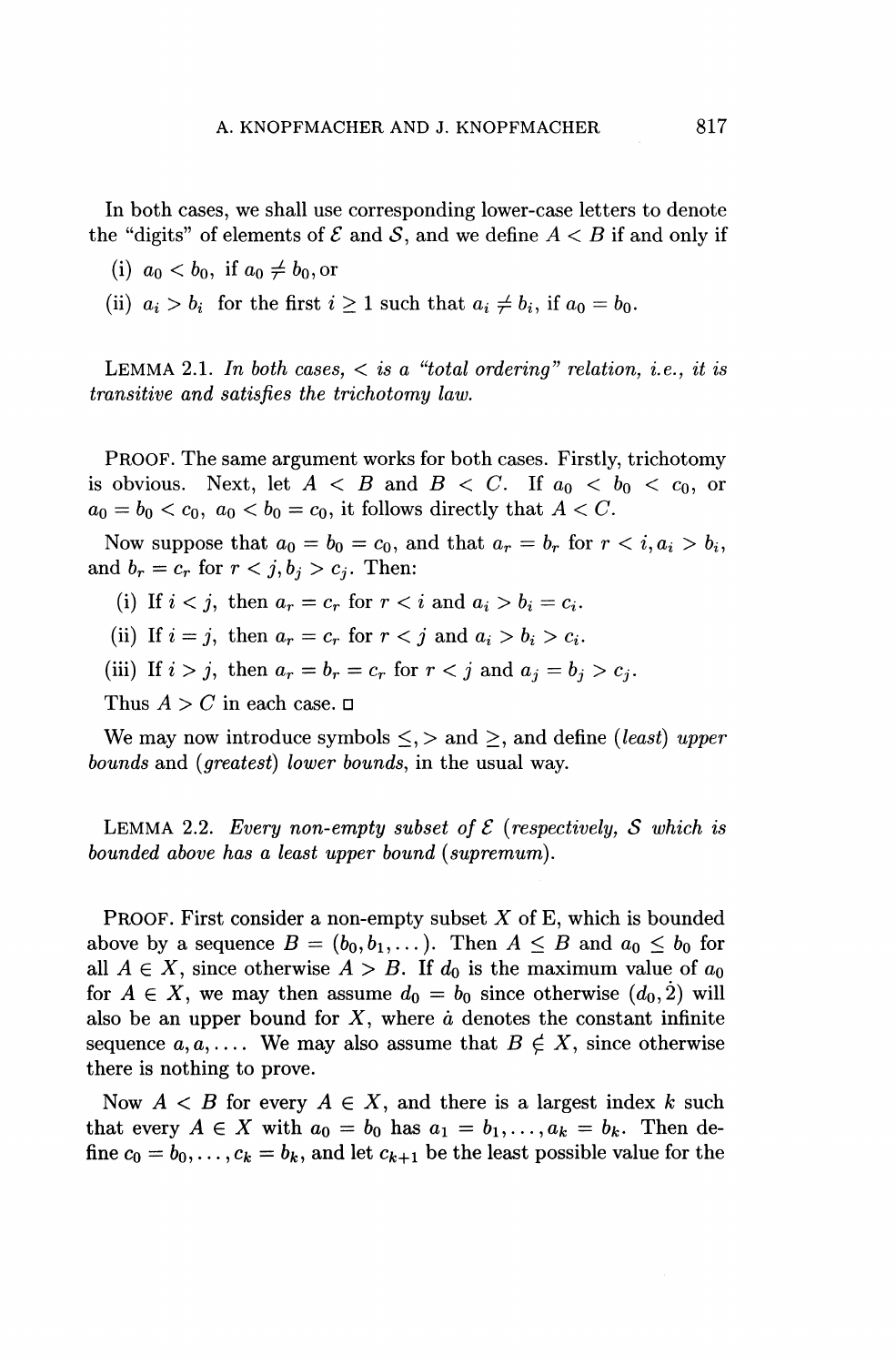digit  $a_{k+1}$  of any  $A \in X$  with  $a_0 = b_0$ .

Next let  $c_{k+2}$  be the least possible value for the digit  $a_{k+2}$  of an element of X of the form  $(c_0,\ldots,c_{k+1}, a_{k+2}, a_{k+3},\ldots)$ . Continue inductively, to define  $c_{k+i+1}$  as the least possible value for the digit  $a_{k+i+1}$  of an element of *X* of the form  $(c_0, ..., c_{k+i}, a_{k+i+1}, a_{k+i+2}, \dots)$ . This process then defines a sequence  $C = (c_0, c_1, c_2, \dots)$  with  $c_{i+1} \geq$  $c_i \geq 2$  for  $i \geq 1$ . Also, if  $C \neq A \in X$ , then  $C > A$ , since either  $c_0 > a_0$ , or  $c_0 = a_0$  and  $c_i < a_i$  for the first  $i > k$  such that  $c_i \neq a_i$  (by the minimality of  $c_i$ ).

Lastly,  $C = \sup X$ , since otherwise X has an upper bound  $D < C$ . In that case,  $d_0 = c_0$ , since otherwise  $D < A$  for some  $A \in X$ , by the method of definition of  $c_0$  above. Thus  $d_m > c_m$  for the first  $m \geq 1$  such that  $d_m \neq c_m$ . Hence every element of the form  $A =$  $(c_0, \ldots, c_m, a_{m+1}, a_{m+2}, \ldots)$  in X satisfies  $D < A \leq D$ , a contradiction.

The argument for  $S$  is almost identical, except that at an early stage we need to consider  $((d_0, \tilde{2}))$ , where  $\tilde{a}$  denotes the infinite sequence  $t_1, t_2,...$  with  $t_1 = a$  and  $t_{i+1} = t_i(t_i - 1) + 1$ . Also the sequence  $C = ((c_0, c_1, \dots))$  defined inductively will now satisfy  $c_1 \geq 2$  and  $c_{i+1} \geq c_i(c_i - 1) + 1$  for  $i \geq 1$ , since it is now define via suitable elements of *S. n* 

**3 . Embedding and density of rationals.** We now consider natural embeddings of  $Q$  into  $\mathcal E$  and S:

PROPOSITION 3.1. *The Engel-Lambert and Sylvester-Lambert algorithms define* 1 — 1 *order-preserving maps* 

$$
\rho_E: \mathbf{Q} \to \mathcal{E} \text{ and } \rho_S: \mathbf{Q} \to \mathcal{S},
$$

*whose images are dense in*  $\mathcal E$  *and*  $\mathcal S$ *, respectively.* 

PROOF. It is an immediate consequence of the results quoted earlier that the two algorithms define 1-1 maps  $\rho_E : \mathbf{Q} \to \mathcal{E}$  and  $\rho_S : \mathbf{Q} \to \mathcal{S}$ . By Proposition 1-1 and the definition of order in  $\mathcal E$  and  $\mathcal S$ , these maps are then order-preserving.

Now let  $A < B$  in  $\mathcal{E}$ . If  $a_0 < b_0$ , let  $C = (b_0, c)$  where  $c = b_1 + 1$ . Then  $A < C < B$  and  $C \in \rho_E(\mathbf{Q})$ . On the other hand, if  $a_0 = b_0$ , then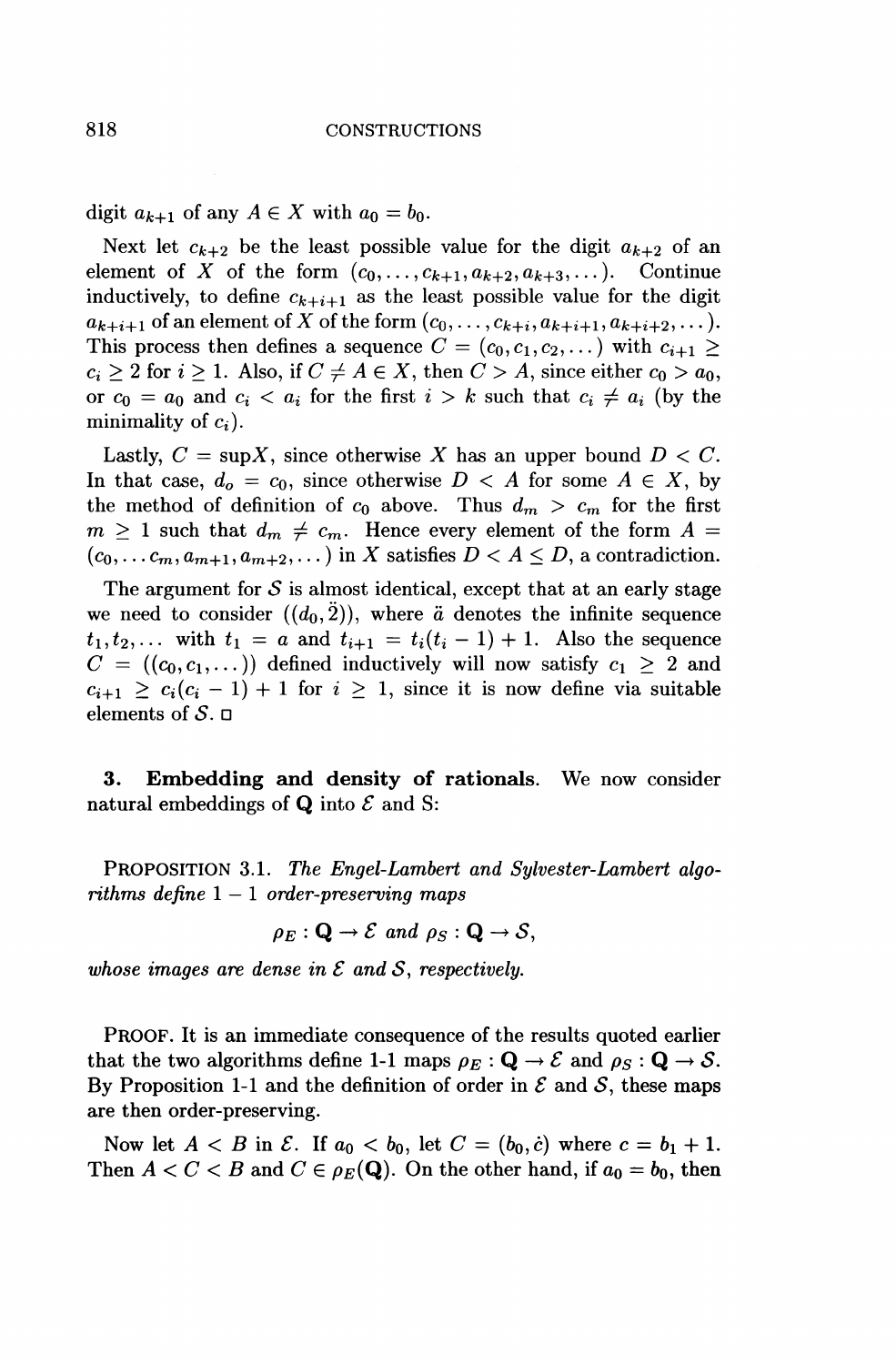$a_m > b_m$  for the first m such that  $a_m \neq b_m$ . In that case,  $A < D < B$ where  $D = (b_0, \ldots, b_m, \dot{b}), b = b_{m+1} + 1$ . Thus  $\rho_E(\mathbf{Q})$  is dense in  $\mathcal{E}$ . A similar argument works for  $S$ , using  $\dot{a}$  instead of  $\dot{a}$ .

It may be noted that the earlier rewriting of the series for rationals as finite sums suggests a way of expressing elements of  $\rho_E(\mathbf{Q})$  and  $\rho_S(Q)$  as *finite* sequences. Although this is possible and intuitively quite desirable, it involves some extra formalities with the meaning of order for finite sequences, which can be avoided if we continue to work only with infinite sequences at this stage.

From now on, we shall regard  $Q$  as an actual *subset* of  $E$  or  $S$ , whenever convenient.

APPROXIMATION LEMMA 3.2. *Given any element A of £ (respectively, S, there exist rationals*  $A^{(n)}$ ,  $A_{(n)}$  for  $n \geq 1$  *such that* 

(i)  $A_{(m)} < A_{(n)} < A \leq A^{(n)} \leq A^{(m)}$  for  $m < n$ ,

(ii) 
$$
A = \sup A_{(n)} = \inf A^{(n)},
$$

(iii) 
$$
A^{(n)} - A_{(n)} \leq 2^{-n}
$$
.

PROOF. Given  $A = (a_0, a_1, \dots) \in \mathcal{E}$ , define the *upper* and *lower* rational approximation to A by  $A^{(n)} = (a_0, \ldots, a_{n-1}, a a_n)$ , and  $A_{(n)} =$  $(a_0, \ldots, a_{n-1}, a'_n)$  where  $a'_n = a_n + 1, n \ge 1$ . Then part (i) follows. Next suppose that  $A < B \leq A^{(n)}$  for all n. In that case, we must have  $a_0 = b_0$  and  $a_m > b_m$  for the first m such that  $a_m \neq b_m$ . This gives the contradiction  $A^{(m)} < B \le A^{(m)}$ . Thus  $A = \inf A^{(n)}$ . Similarly suppose that  $A_{(n)} \leq C < A$  for all *n*. Then we must have  $a_0 = c_0$ and  $c_m > a_m$  for the first m such that  $c_m \neq a_m$ . This yields the contradiction  $A_{(m+1)} \leq C < A_{(m+1)}$ . Hence  $A = \sup A_{(n)}$ .

The same argument leads to parts (i) and (ii) for  $S$ , except that we now use  $\ddot{a}_n$  and  $\ddot{a}'_n$  in order to define  $A^{(n)}$  and  $A^{(n)}$ .

For part (iii) in  $\mathcal{E}$ , a formula for Engel-Lambert series of rationals in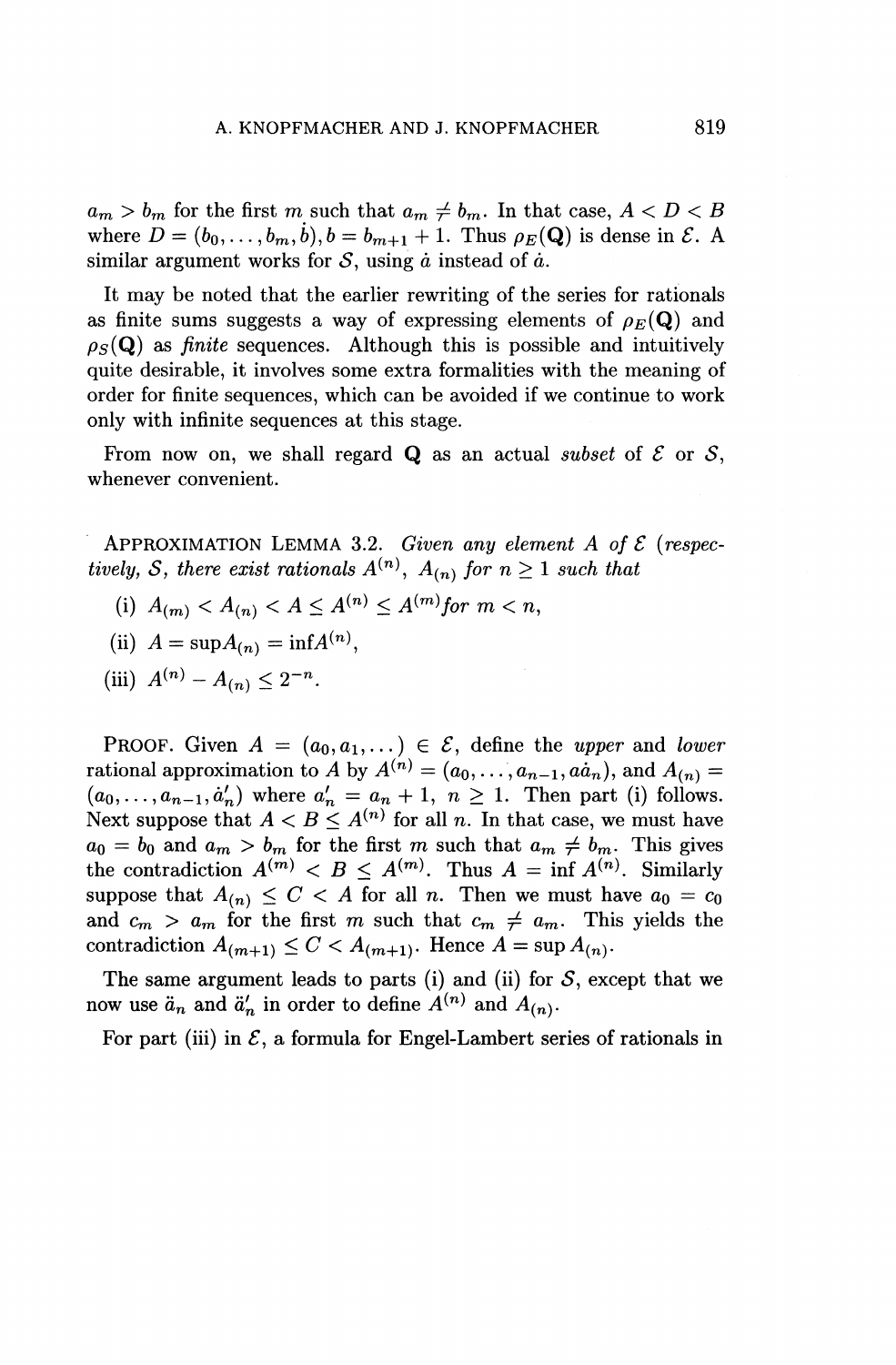§1 leads to

$$
A^{(n)} - A_{(n)} = \frac{1}{a_1 a_2 \cdots a_{n-1} (a_n - 1)} - \frac{1}{a_1 a_2 \cdots a_{n-1} a_n} = \frac{1}{a_1 a_2 \cdots a_n (a_n - 1)} \le \frac{1}{2^n},
$$

since  $a_i \geq 2$ . For S, the corresponding formula for Sylvester-Lambert series of rationals gives instead

$$
A^{(n)}-A_{(n)}=\frac{1}{a_n-2}-\frac{1}{a_n}=\frac{1}{a_n(a_n-1)}<\frac{1}{2^n},
$$

since  $a_1 \geq 2$  and  $a_{i+1} > a_i(a_i - 1)$ .  $\Box$ 

In passing, we note that the representation  $(k-1,2)$  or  $((k-1,2))$ for any *integer k* shows that (in both  $\mathcal E$  and  $\mathcal S$ ) an element  $A > 0$  if and only if  $a_0 \geq 0$ . Also  $A < 0$  if and only if:  $a_0 < -1$ , or else  $a_0 = -1$ and some  $a_i$  is not in the sequence 2 (or 2).

**4. Algebraic operations in** *£* **and** *S.* In defining algebraic operations on  $\mathcal E$  and  $\mathcal S$ , it is particularly convenient to regard  $\mathbf Q$  as an actual subset of each of these sets. It also simplifies the discussion considerably if we now *re-define.* 

$$
A^{(n)}=A_{(n)}=A \quad (n\geq 1)
$$

for any *rational A.* 

For any  $A, B \in \mathcal{E}$  (or any  $A, B \in \mathcal{S}$ ) now *define* 

$$
A + B = \sup(A_{(n)} + B_{(n)}), \quad -A = \sup(-A^{(n)}),
$$

which exist in  $\mathcal E$  (respectively,  $\mathcal S$ ) because

$$
A_{(n)} + B_{(n)} \le A^{(1)} + B^{(1)}, \qquad -A^{(n)} \le -A_{(1)}.
$$

LEMMA 4.1. The above operations make  $\mathcal E$  (respectively,  $\mathcal S$ ) into an *abelian group containing* (Q,+) *as a dense subgroup. Further,* 

(i)  $A < B \Rightarrow A + C < B + C$ ,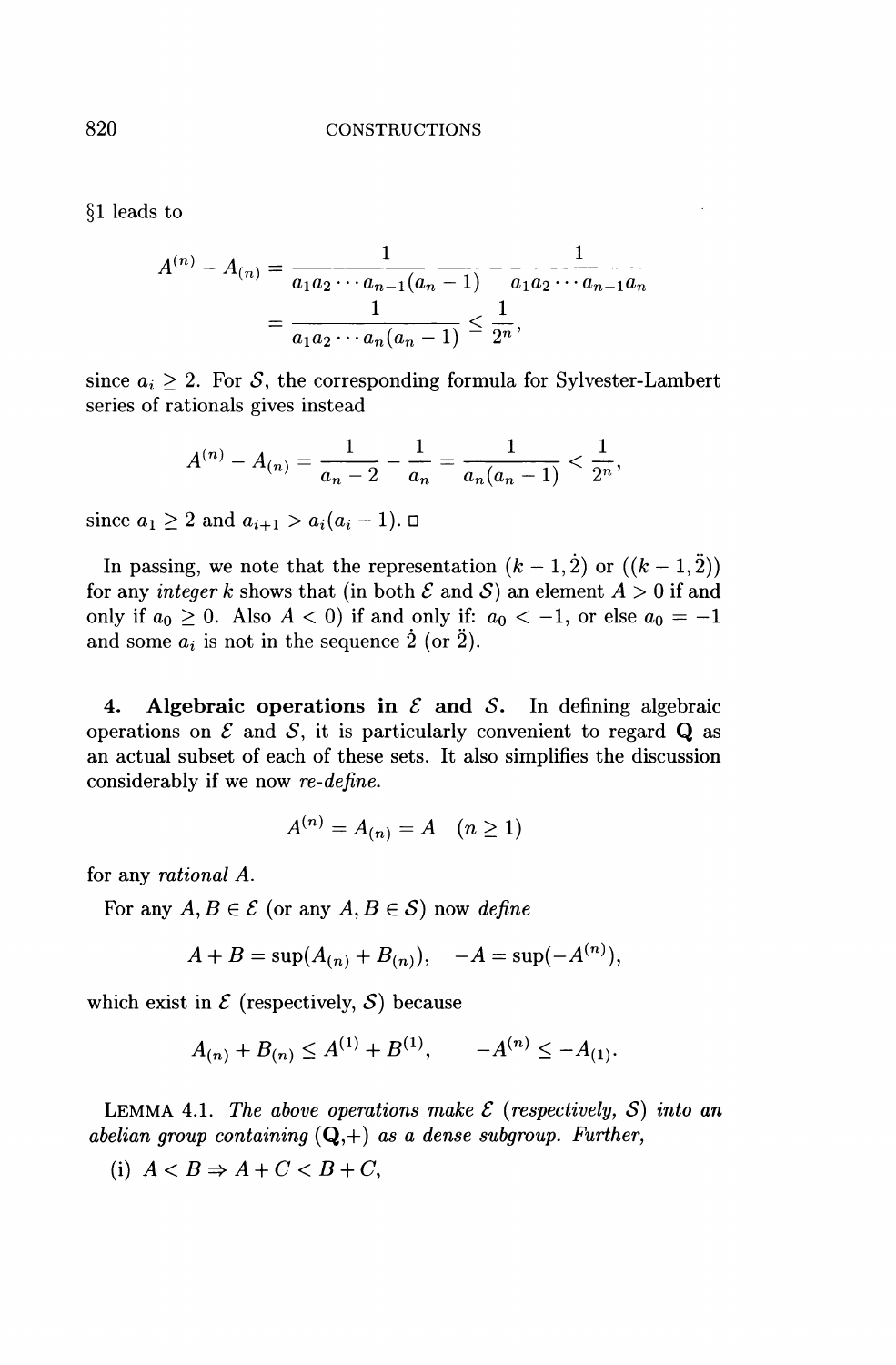(ii) 
$$
A < B < \Leftrightarrow -A < -B
$$
.

PROOF. Obviously,  $A + B = B + A$  and  $A + 0 = A$ . Also, the definition of order and rational approximations shows that *A <*   $B \Rightarrow A_{(n)} \leq B_{(n)}$ ,  $A^{(n)} \leq B^{(n)}$  for *n* sufficiently large. Hence  $A < B \Rightarrow A + C \leq B + C$  (with strict inequality to be shown later).

If addition is not associative, we now obtain a contradiction as follows: Suppose that  $X = A + (B + C)$ ,  $Y = (A + B) + C$  and  $X \leq Y$ . Then, by Proposition 3.1, there exist rationals  $r, s$  such that  $X < r < s < Y$ . Hence, by the weak monotone law above,  $x_n < r < s < y_n$  where

$$
x_n = A_{(n)} + B_{(n)} + C_{(n)}, y_n = A^{(n)} + B^{(n)} + C^{(n)}.
$$

Thus

$$
0 < s - r < y_n - x_n < \frac{3}{2^n},
$$

by Lemma 3.2 (iii). This is impossible since *n* is arbitrary. Similarly,  $X > Y$  is impossible.

Next note that  $-A^{(n)} \leq -A_{(m)}$  for all m,n. Thus

$$
-A^{(m)} \le \sup(-A^{(n)}) \le -A_{(m)}
$$
 for all m.

Hence the weak monotone law gives  $A_{(m)} - A^{(m)} \leq A + (-A) \leq$  $A^{(m)} - A_{(m)}$  for all *m*. Therefore  $-2^{-m} \leq A + (-A) \leq 2^{-m}$  for all *m*, by Lemma 3.2 (iii). This leads to a contradiction if  $A + (-A) \neq 0$ , because in that case Proposition 3.1 implies that there exists a rational *r* independent of *m* such that  $0 < r < A + (-A)$ , or  $A + (-A) < r < 0$ .

It now follows that  $\mathcal E$  (respectively,  $\mathcal S$ ) forms an abelian group with  $(Q,+)$  as a dense subgroup. Then  $A+C=B+C \Rightarrow A=B$ , and hence the *strict* monotone law (i) now follows from the weak one.

Lastly, let  $A < B$ . Then  $A^{(n)} < B^{(n)}$ , or  $-A^{(n)} > -B^{(n)}$ , for *n* sufficiently large. Thus  $-A = \sup(A^{(n)}) \geq \sup(-B^{(n)}) = -B$ , giving  $-A > -B$  since  $A \neq B$ . Hence (ii) follows, since  $-(-X) = X$ .

Next, for any  $A, B \in \mathcal{E}(respectively, \mathcal{S})$ , *define* 

$$
A.B = \begin{cases} \sup(A_{(n)}.B_{(n)}) & \text{if } A \ge 0, \ B \ge 0, \\ (-A).(-B) & \text{if } A \le 0, \ B \le 0, \\ -((-A).B) & \text{if } A \le 0, \ B \ge 0, \\ -(A.(-B)) & \text{if } A \ge 0, \ B \le 0. \end{cases}
$$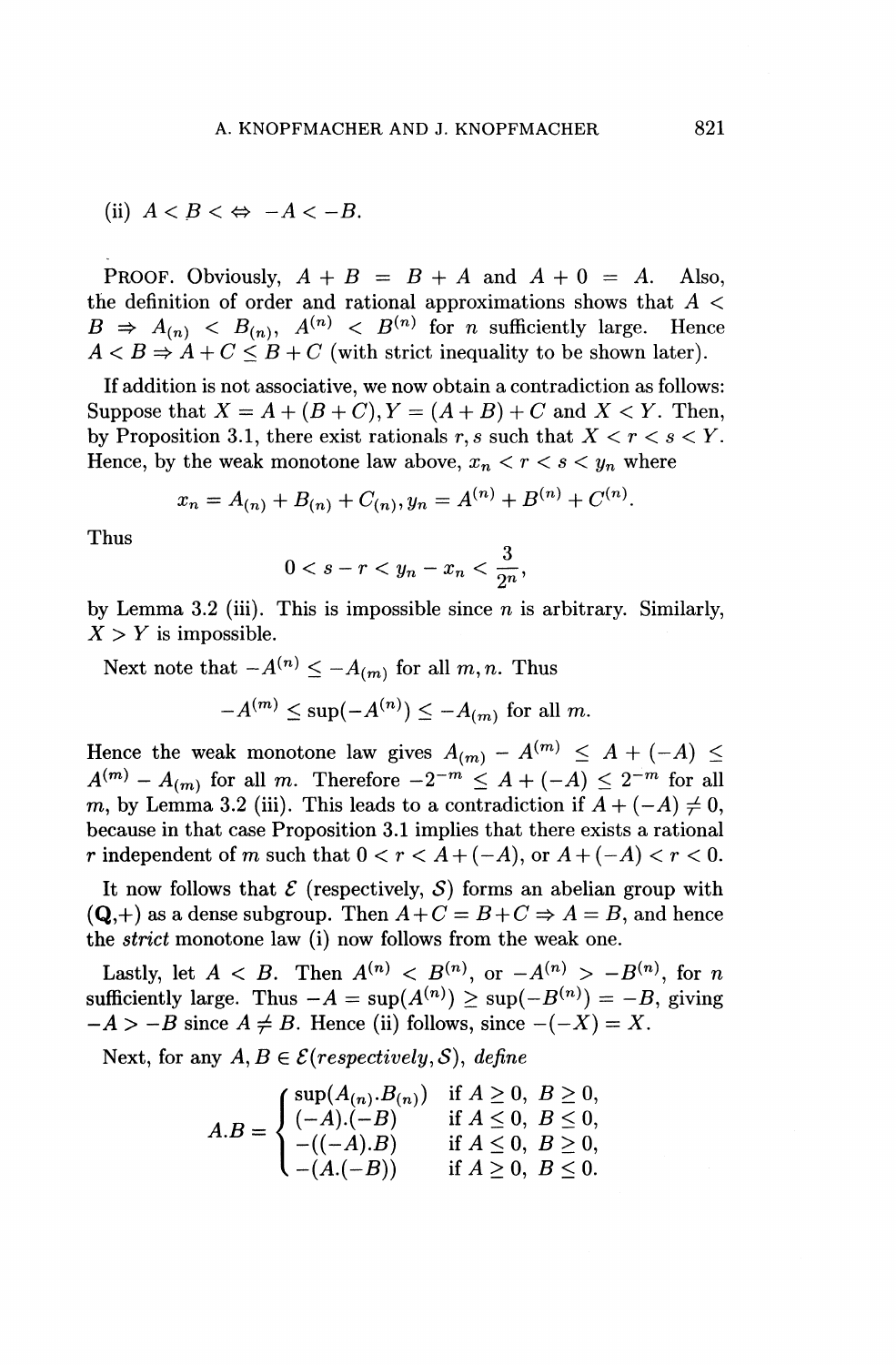Also *define* 

$$
A^{-1} = \begin{cases} \sup((A^{(n)})^{-1}) & \text{if } A > 0, \\ -((-A)^{-1}) & \text{if } A < 0. \end{cases}
$$

These definitions are unambiguous, because firstly

$$
A_{(n)}B_{(n)} \le A^{(1)}B^{(1)}, \qquad (A^{(n)})^{-1} \le (A_{(1)})^{-1},
$$

when  $A > 0, B > 0$ , since then  $a_0 \geq 0, b_0 \geq 0$  and all the rational approximations are positive. Secondly, in order to cover all cases, we use the fact that  $A < 0$  if and only if  $-A > 0$ , by Lemma 4.1 (ii).  $\Box$ 

LEMMA (4.2) *The above, together with the earlier operations, make £*   $(respectively, S)$  into a field containing **Q** as a dense subfield. Further,

$$
A < B, \ C > 0 \Rightarrow A.C < B.C.
$$

PROOF. Clearly *A.B* = *B.A* and *A.l = A.* Then, in order to show that  $\mathcal{E}(\mathcal{S})$  forms a field, it remains only to verify that  $\cdot$  is associative, and distributive relative to  $+$ , and that  $A^{-1}A = 1$  for  $A \neq 0$ . After dealing first with positive elements only, this reduces the problem to straightforward algebraic manipulation of the different "sign" cases. For the sake of brevity, we shall therefore consider only positive elements. Further, since the associative and distributive laws are quite similar, we consider only the latter.

Firstly note that earlier remarks on rational approximations lead easily to the weak monotone law

$$
0 < A < B, \ C > 0 \Rightarrow A.C \leq B.C
$$

(with strict inequality to be shown later).

For positive A, B, C, now suppose that  $X = A.(B + C), Y = A.B + C$ *A.C* and  $X < Y$ . Then there exist rationals r, s with  $X < r < s < Y$ , and thus the weak monotone laws imply that  $x_n < r < s < y_n$ , where  $x_n = A_{(n)} (B_{(n)} + C_{(n)})$  and  $y_n = A^{(n)} B^{(n)} + A^{(n)} C^{(n)}$ . Now, Lemma 3.2 implies that

$$
0 < s - r < y_n - x_n
$$
\n
$$
\leq (A_{(n)} + 2^{-n})B_{(n)} + C_{(n)} + 2^{1-n}) - A_{(n)} \cdot (B_{(n)} + C_{(n)})
$$
\n
$$
\leq 2^{-n} (2A^{(1)} + B^{(1)} + C^{(1)} + 2^{1-n}).
$$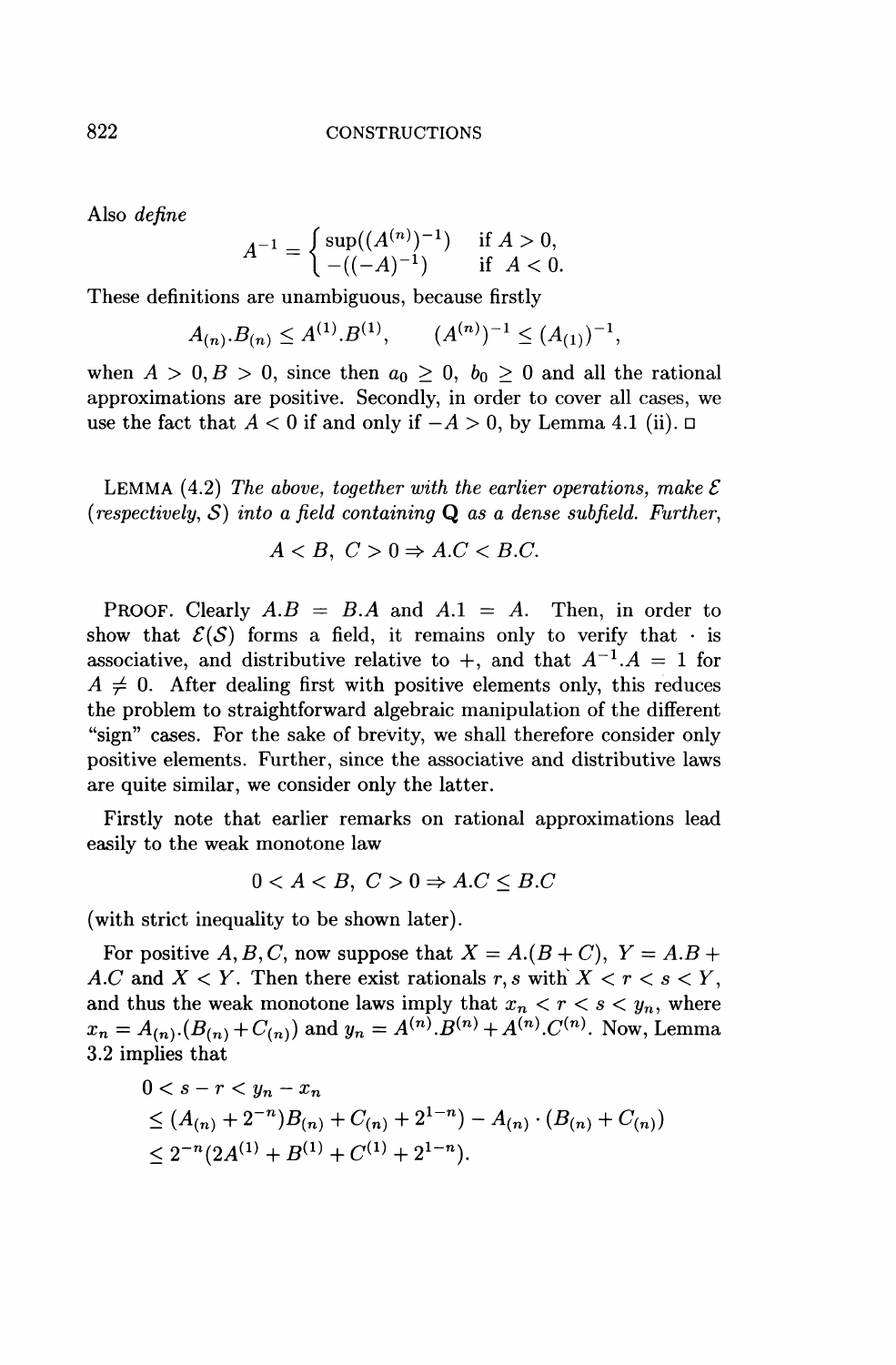This is impossible since *n* is arbitrary. Similarly,  $X > Y$  is impossible.

Next, for  $A > 0$ , note that  $0 < A_{(m)} \leq A^{(n)}$  for all  $m, n$ . Thus  $(A_{(m)})^{-1} \geq (A^{(n)})^{-1}$  for all  $m, n$ , which implies that  $A^{-1} \leq (A_{(m)})^{-1}$ for all  $m$ . Hence

$$
\frac{A_{(m)}}{A_{(m)} + 2^{-m}} \le (A^{(m)})^{-1} A_{(m)}
$$
  
\n
$$
\le A^{-1} A \le (A_{(m)})^{-1} A^{(m)}
$$
  
\n
$$
\le \frac{2^{-m} + A_{(m)}}{A_{(m)}}
$$

for all  $m$ . Therefore, for all  $m$ ,

$$
\frac{-2^{-m}}{A^{(1)}+2^{-m}}\leq \frac{-2^{-m}}{A_{(m)}+2^{-m}}\leq A^{-1}.A-1\leq \frac{2^{-m}}{A_{(m)}}\leq \frac{2^{-m}}{A_{(1)}}.
$$

This leads to a contradiction if  $A^{-1}.A \neq 1$ , in the same way as  $A + (-A) \neq 0$  led to a contradiction earlier.

The strict monotone law for multiplication of positive elements now follows from the weak one and the law  $A.C = B.C \Rightarrow A = B$  (for positive elements). Then Lemma 4.2 follows after suitable (tedious) algebraic checking of the various "sign" cases.

The above discussion has shown that both *£* and *S* form *ordered* fields with the *least upper bound* property. By standard theorems, treated for example in Chapter 5 of Cohen and Ehrlich [1], it then follows that  $\mathcal E$ and *S* form concrete new models for the *real number* system **R.** 

**5. Another new construction of R.** By using some known theorem [2] on so-called *Cantor* products as a new initial motivation, it is possible to construct another concrete but quite different model for R. This is treated in [4].

### **REFERENCES**

**1. L.W. Cohen and G. Ehrlich.** *The Structure of the Real Number System,* **New York, Krieger Pubi. Co., 1977.**